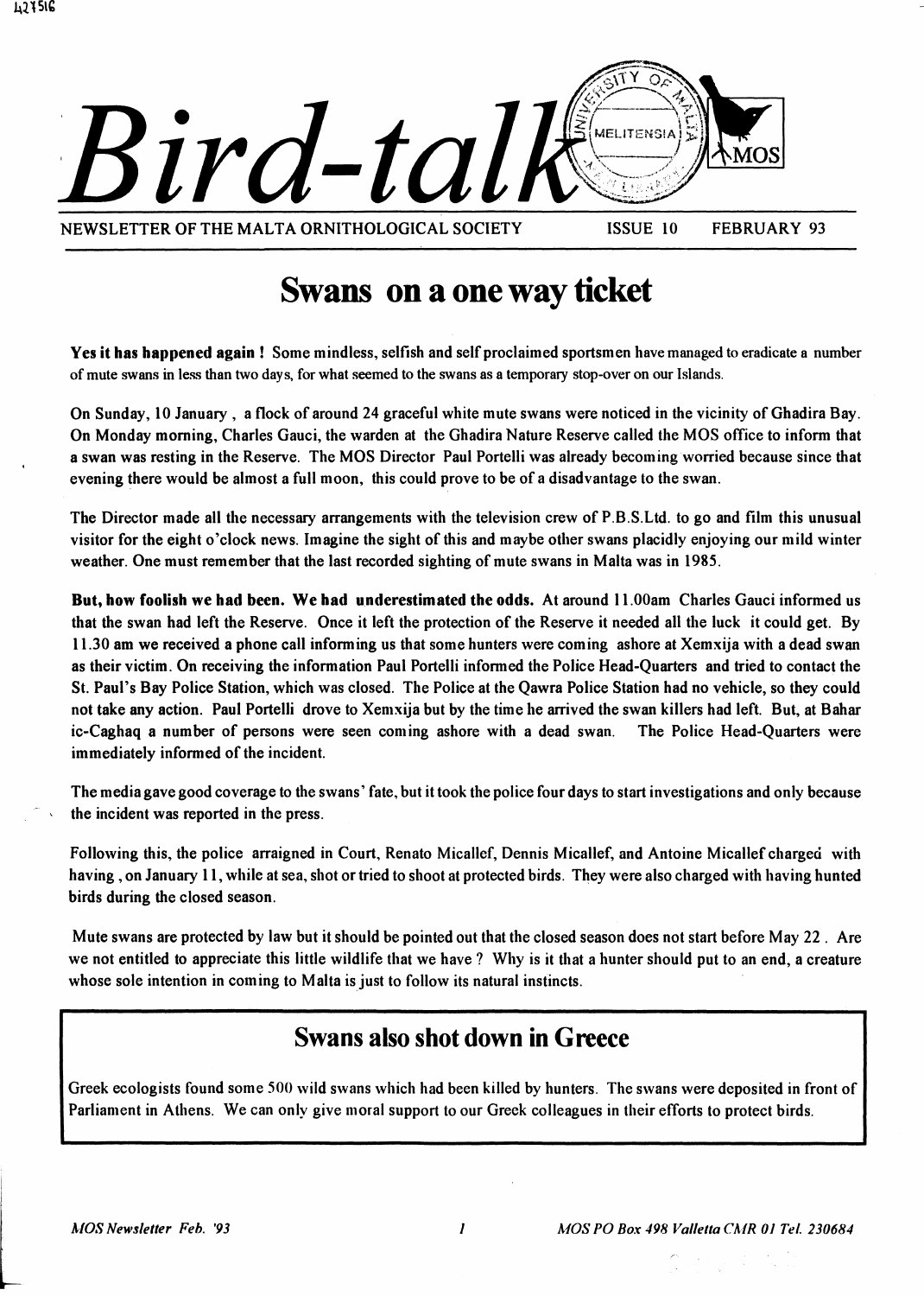### **Hawk Mountain Sanctuary Association**

### *Raplor Report*

The Hawk Mountain Sanctuary Association is an American Association which specialises in the conservation of raptors. Lately it has written to MOS to acquire information about including Buskett Gardens as an internationally recognised Migratory Raptor Site. This inclusion will further strengthen the need to protect the illegal hunting of birds there.

The data was compiled in a very good presentation by Mark Falzon. The Association is also preparing an article titled "Shooting Galleries - migratory raptors in jeopardy" for the American Birds magazine which is distributed by the National Audubon Society of the United States. In this article, an account of the hunting situation in Malta will be mentioned.

### **European Bird Art Awards 1993**

The second edition to the European Bird Art Award will be held again this year. The 1992 edition proved to be a big success, it attracted entrants from all over Europe. The winner was an oil painting of Tufted Ducks.

This Award is to promote birds in an art form such as paintings on paper or canvas. The prizes which are sponsored by Swaravski Optik KG. will include a first prize of 1000 pounds sterling and the runner -up a telescope and carrier bag. Minor prizes of  $10 \times 42$  SLC binoculars will also be awarded. The closing date in England is 1 May 93, so do not leave it too late. All paintings short-listed will be published in Britain's top selling Bird Watching magazine.



The latest MOSY activity was a three day camp in Gozo. There they planted 300 shrubs in an area known as il-Harrax. It was hard work but it was worth the effort. The Victoria Scout Group also participated in this event. The MOSY would like to thank all those who helped in the project. This activity was part of the campaign " Insebhu Malta " organised by the Secretariat for the Environment.

For those of you who missed this camp and would like to help conserve nature, be rest assured that 1993 is going to be full of MOSY Conservation Activities.

## **Hunting at Sea**

Following the meeting the Hunters Association had with the Parliamentary Secretary for Environment, Dr. Stanley Zammit as regards hunting at sea, the MOS has received the following statement from the Secretariat.

#### *Shooting at sea*

*" Please refer to your letter dated 10 December on the subject in caption.* 

*The Hon. Parliamentary Secretary has been misquoted. The Secretariat has not reconsidered its decision to prohibit the shooting at sea and is currently drafting proposals for amendments to the existing regulations which would make the relevant enforcement easier in practice."* 

### **MOS has been campaigning**

**for years for the abolition of** 

**hunting at sea.** 

## **Would you like to buy**

**books at reduced prices!** 

**Do you have a difficulty in finding particular Nature Books?** 

Contact the MOS Nature Shop for further details on tel. 230684.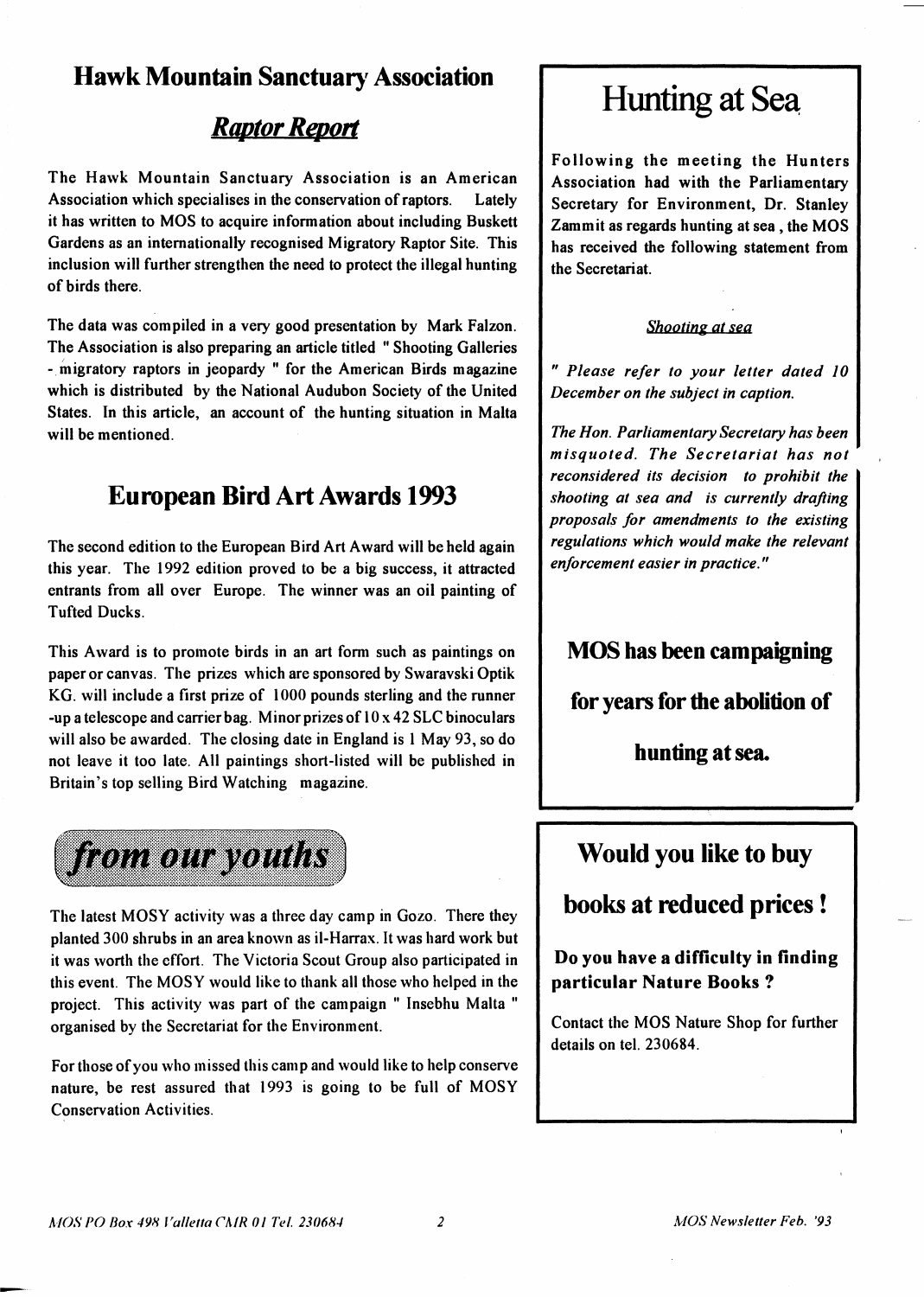### **Shetland Islands Oil Spill**

The news of yet another large oil spill may not be new, but definitely the effects it will have on wildlife and the environment will remain. These disasters remind us of the way man is continually taxing the world we live in to the limit whereby certain species of birds, fish and flora, besides us humans, are disrupting natural behaviour patterns.

Once again this time on the Shetland Islands a fully laden crude oil tanker has run aground, this is considered to be one of the worst kinds of environment disasters one can imagine. This tanker was carrying twice the amount of crude oil as the Exxon Valdez which ran aground in Alaska some time back. The Shetland Islands are home to a variety of birds and other wildlife. According to an ornithologist who studies the area, the effect that this crude oil has on birds is in most cases fatal. Some birds die almost immediately trapped in the oil, others die as a result of the poisoning which occurs when the birds try to clean their feathers. Certain colonies take many many years to recuperate their losses.

The clean-up of this particular oil spill had to be suspended due to the effect the chemicals, which were being used to break down the crude oih were having on the local population.

~uis sort of news might not necessarily effect us but, the thought comes to mind. What would be the consequences if this should happen "n our coastline? Are we prepared? Do the authorities have the necessary equipment and know how to handle such a situation? In the Maltese Islands, being the size that they are, the effect would be of damage in various ways. We could be restricted from enjoying our clear blue sea. The tourist industry could be adversely effected with low arrivals and last but definitely not least the damage that could be inflicted on nature itself. No matter how small an oil spill we cannot afford any sort of mistake. MOS hopes that the authorities have taken note of such a distant but similar situation and take stock of how prepared we are for such an eventuality.





~---